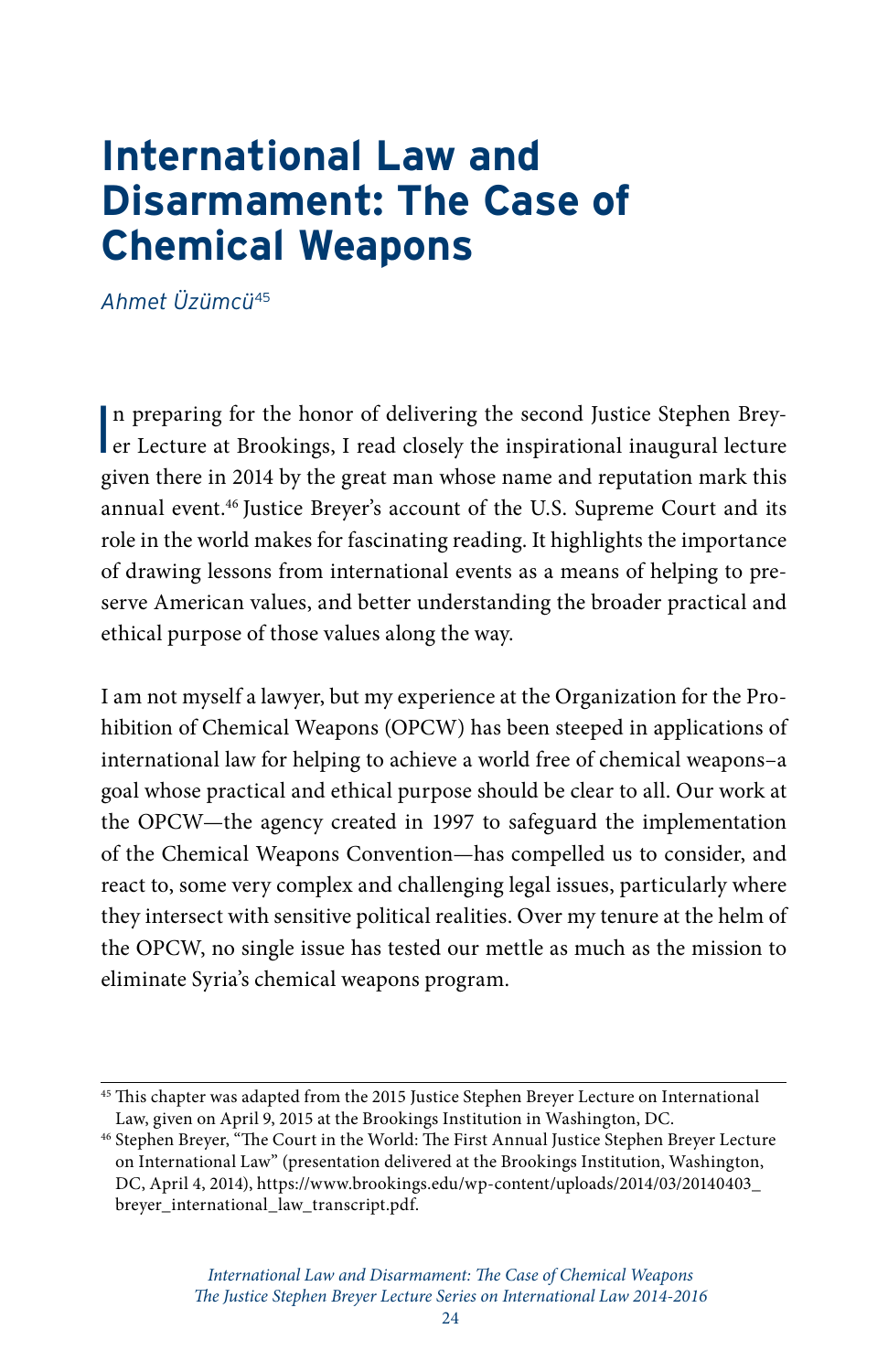It is this experience that I wish to draw on here. In particular, I will focus on how the mission to eliminate Syria's chemical arsenal tested the resilience and flexibility of the Chemical Weapons Convention, as well as the strength of global consensus against these brutal weapons. I will also point to some emerging challenges that require us to adapt and supplement our traditional measures and approaches to preventing the proliferation of chemical weapons–most pressingly, in response to the rising threat of chemical terrorism.

### Destruction of Syria's chemical weapons program

We are all only too aware of the intractable nature of the conflict in Syria. Now in its fifth year, the war has emerged as one of the greatest humanitarian crises of our time. An estimated quarter of a million people have lost their lives as a result of the fighting, and some 4.8 million Syrians have sought refuge in neighboring countries, with many more internally displaced. The war has also had a highly adverse impact on regional security, bleeding across the border into Iraq. Countries in the region remain on high alert, having to address new risks to their security, as well as to cope with unprecedented refugee flows.

Yet, although attempts to affect a political settlement have foundered, a glimmer of hope managed to spring from one of the darkest chapters of the war. That chapter began when reports of chemical weapons attacks started to emerge from Syria in late 2012 through 2013. In August 2013, these concerns reached a fever pitch on the eastern edges of Damascus. It was there, in Ghouta, a suburb of Syria's capital, that an estimated 1,500 people died following an attack with the deadly nerve agent sarin. Directly in the wake of that attack, social media conveyed haunting images of suffering and death on the part of innocent civilians, including many children. These images sent shockwaves throughout the world, compounding the cruel violence already being suffered by the people of Syria.

The introduction of a new level of indiscriminate brutality in the Syrian conflict with the use of chemical weapons precipitated what had until then been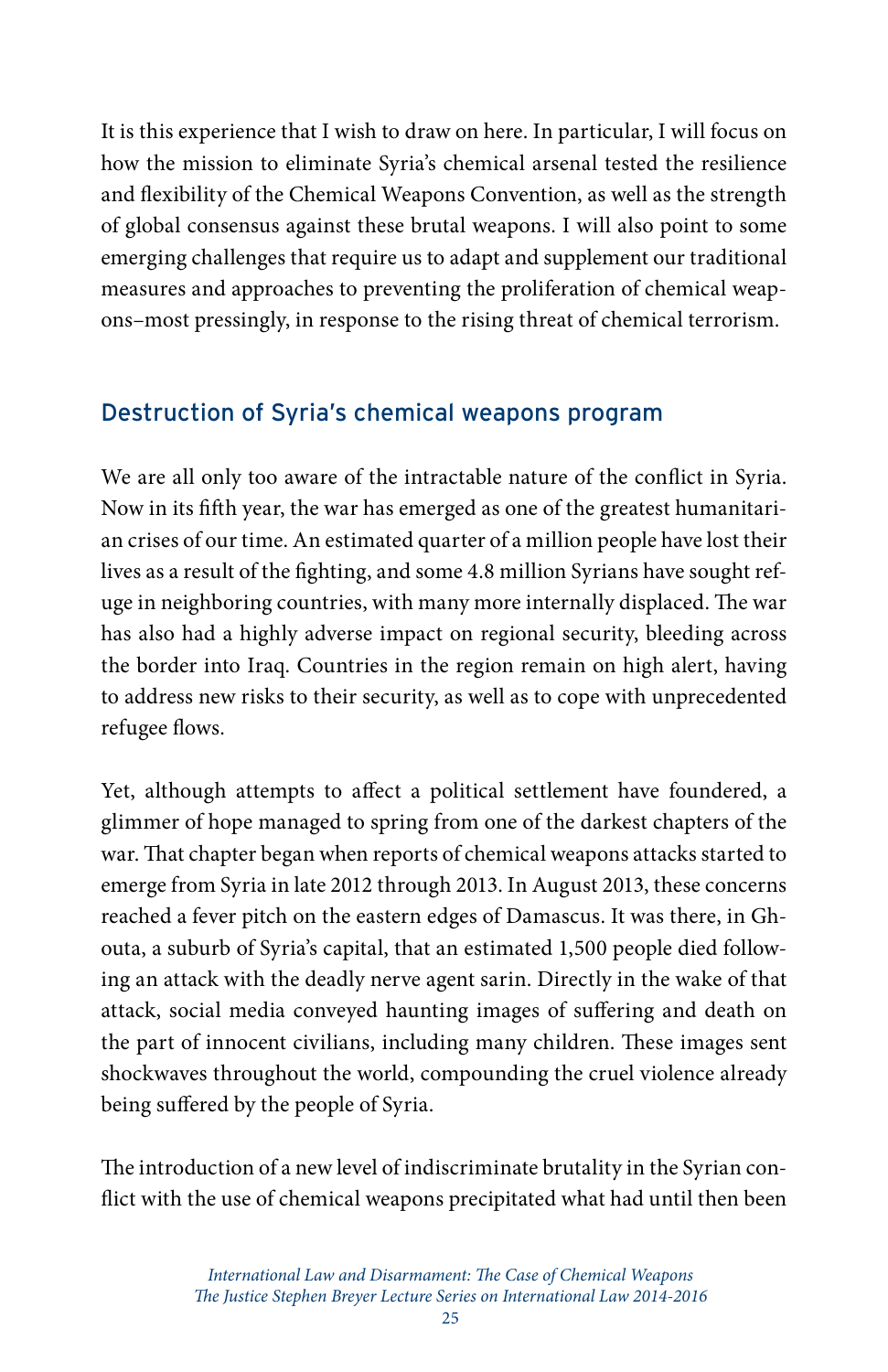almost entirely absent in international efforts to resolve the conflict–namely, a point of firm consensus. This point of consensus related to the need to act swiftly and decisively to remove the threat of chemical weapons from Syria.

Following confirmation of the use of chemical weapons in Ghouta by a U.N. investigation, an extraordinary sequence of events occurred.<sup>47</sup> On September 14, 2013, Syria submitted its instrument of accession to the Chemical Weapons Convention. That same day in Geneva, Russia and the United States agreed on a framework for the elimination of Syria's chemical weapons program.48 Less than two weeks later, on September 27 in The Hague, the OPCW's Executive Council adopted a landmark decision that charted the course for a fast-tracked plan to eliminate Syria's chemical weapons based on the U.S.-Russian agreement. Later that day in New York, the U.N. Security Council passed resolution 2118 endorsing the Executive Council decision.

The OPCW Executive Council decision called for the removal of all chemical weapons from Syria for destruction outside the country, as well as the destruction of all production facilities in Syria. While this undertaking stretched the resources and operational limits of the OPCW, our inspectors and operational planners had been well prepared for just such a contingency. Within three days of the Executive Council decision, a team of OPCW experts was on the ground in Damascus, assisting Syrian officials to prepare an initial declaration covering some 1,300 metric tons of chemical warfare agent, as well as verifying the destruction of chemical weapons production facilities, equipment, and unfilled munitions at various sites around the country. With our U.N. partners in the OPCW-U.N. Joint Mission, established on October 16, we devised plans for accessing production and storage facilities, and overseeing the packaging and removal of Syria's chemical weapons.

<sup>&</sup>lt;sup>47</sup> The United Nations Mission to Investigate Alleged Use of Chemical Weapons in the Syrian Arab Republic was established by U.N. Secretary-General Ban Ki-moon on March 21, 2013–initially, to investigate allegations of a chemical attack at Khan al-Assal. Headed by Åke Sellström, the investigation delivered its final report on December 12, 2013, which confirmed the use of sarin in the August 21, 2013 attack in Ghouta.

<sup>&</sup>lt;sup>48</sup> The Framework for the Elimination of Syrian Chemical Weapons, signed by U.S. Secretary of State John Kerry and Russian Foreign Minister Sergey Lavrov.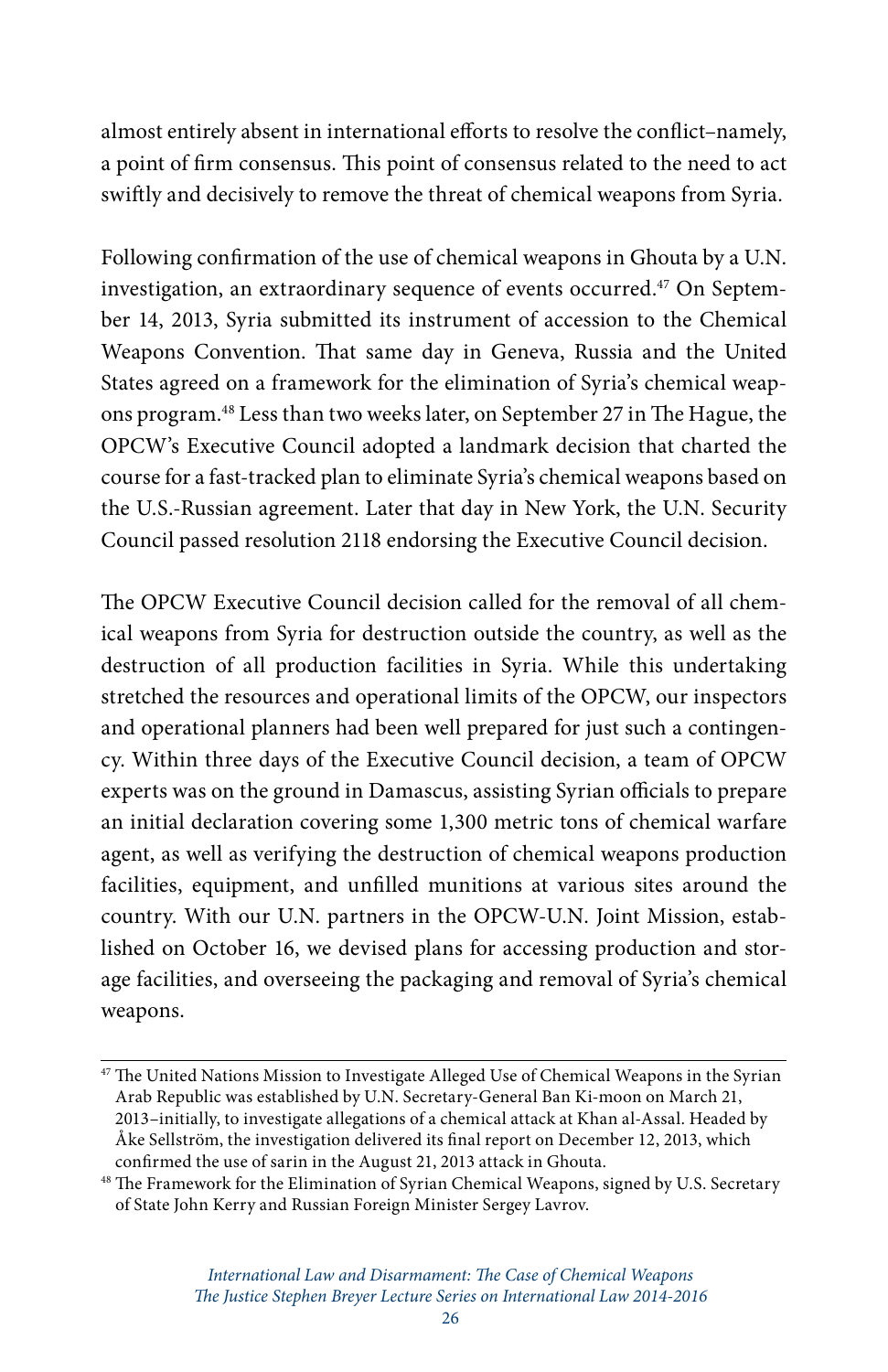Syria's chemical weapons had to be transported overland to Latakia, often across contested territory, and transferred to ships for delivery to destruction facilities at sea and on land. The most lethal chemicals–about 600 metric tons of sulfur mustard agent and methyl phosphoryl difluoride (DF), a nerve agent precursor–were trans-loaded and neutralized aboard the *Cape Ray* in the eastern Mediterranean.<sup>49</sup> Resulting effluents from these operations, along with other toxic chemicals from Syria's weapons program, were sent for disposal to various facilities in Finland, Germany, the United Kingdom, and the United States.

A critical factor for our success was the support of no fewer than 35 of the OPCW's member states, who provided valuable in-kind and financial contributions. This included maritime assets, destruction facilities, road vehicles, and packaging materials and training, as well as a trust fund running to over 50 million euros to underwrite operational costs. The results speak for themselves. Within less than a year, the OPCW was able to report that all declared chemical weapons slated for destruction abroad had been removed from Syrian territory, and that 98 percent of these weapons had been destroyed, including all so-called Category 1 chemical weapons–chiefly, sulfur mustard and nerve agent precursors. The remaining 2 percent were destroyed by January 2016 at the Texas-based facility of Veolia, one of two commercial entities contracted by the OPCW to undertake some of the disposal effort. This completed the destruction of all chemical weapons declared by the Syrian Arab Republic.

What all this shows is that, in an all too rare moment of unity over the course of the Syrian conflict, the international community was able to forge an exceptional disarmament agreement. The United States and Russia showed crucial leadership in facilitating it in remarkably short measure. While the agreement was never going to end the conflict, it did deliver a tangible result in removing and destroying a major chemical arsenal.

<sup>49</sup> Sulfur mustard, a blister agent that was developed and introduced in World War I in 1917, is a unitary chemical weapon. Nerve agents, such as sarin and VX, are binary chemical weapons, comprising two or more precursors that need to be mixed prior to deployment.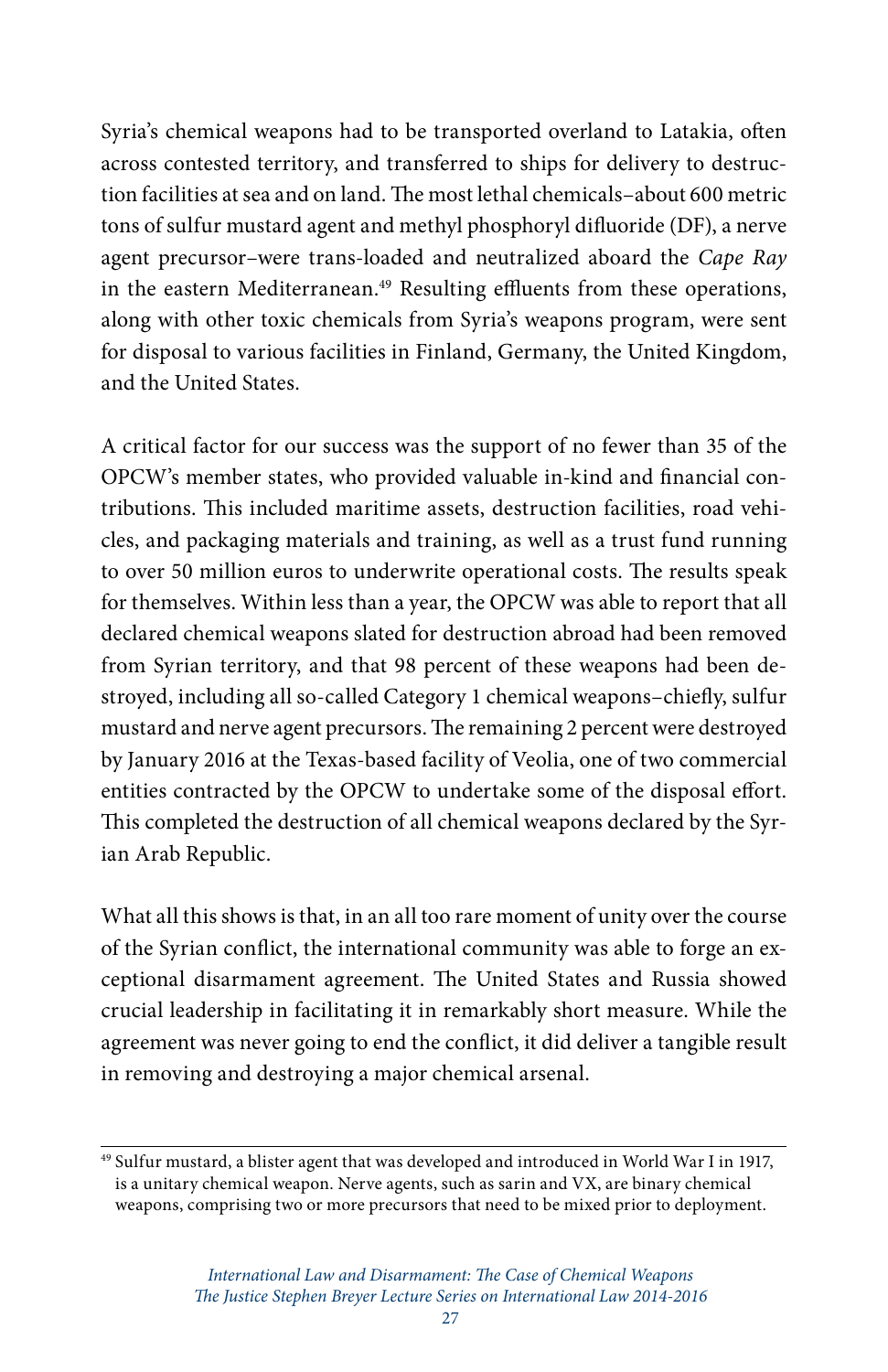### Legal challenges for the removal and destruction of chemical weapons, and fact-finding missions

Even with the strong tailwinds of global political will at our back, none of these accomplishments would have been possible without the well-established legal norm of the Chemical Weapons Convention and its application in the framework of Syria's chemical disarmament. All of our work related to Syria– from putting our people on the ground for inspections to removing chemical weapons from Syrian territory, from destroying chemical weapons at sea to negotiating the destruction of some chemicals at commercial facilities–relied on our soundly navigating international legal strictures and political hurdles. At the same time, we needed, on occasion, to bridge critical gaps between existing legal frameworks.

I have already mentioned some of the overlapping legal frameworks we drew on, or had to put in place, to make all this work. There was no need, for example, for a special ad hoc international mandate for dealing with Syria's chemical weapons program. As soon as Syria joined it, the Chemical Weapons Convention provided a crucial baseline under international law for agreeing to a program for eliminating Syria's chemical weapons program, and overseeing its implementation. Details of this program, as agreed by the OPCW Executive Council, were based on elements of another agreement– the U.S.-Russia framework agreement. Implementation of this program–in the challenging and often dangerous circumstances of conflict-riven Syria– required the OPCW to establish a joint mission with the United Nations to obtain the necessary logistical and security support, including for obtaining access to sites in contested territory. To underwrite all of these actions with the requisite political and legal support, the U.N. Security Council provided strong endorsement in the form of resolutions 2118 (2013) and 2209 (2015).

As if these interlocking efforts were not enough, more work still needs to be done to backstop this unprecedented mission, such as working with Syrian authorities to clarify Syria's declaration and completing the destruction of its chemical weapons production facilities. Disturbingly, there have been new allegations that toxic chemicals are being used as weapons in Syria. In April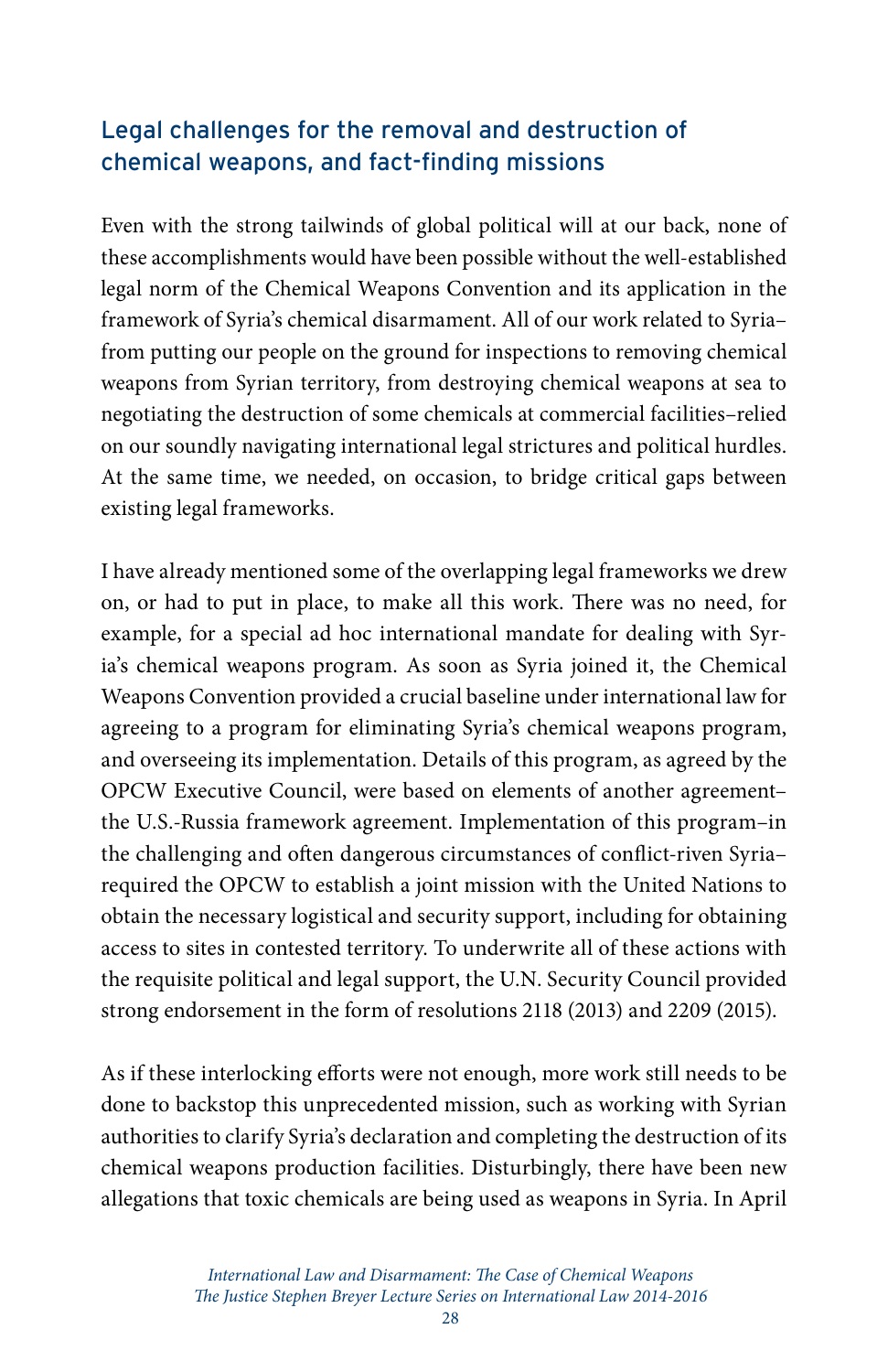2014, in response to such allegations, I established an OPCW fact-finding mission. The mission was specifically tasked to gather facts on the ground regarding alleged use of chemical weapons. Among its findings, the mission concluded—with a high degree of confidence—that chlorine had been used regularly and systematically in three villages in northern Syria. Since then, the fact-finding mission has continued, with the full support of the OPCW Executive Council and the U.N. Security Council, to monitor and analyze all credible allegations of the use of chemical weapons and the use of toxic chemicals as weapons, and made every effort to establish the facts surrounding credible allegations; tragically, these activities have further substantiated instances of the use of chemical weapons or toxic chemicals as weapons in Syria.

In response to findings of the fact-finding mission, the Security Council adopted resolution 2235 (2015) in August 2015, establishing the OPCW-U.N. Joint Investigative Mechanism. The mechanism, which is mandated to identify the perpetrators of chemical weapon attacks in Syria, reconfirmed the use of chemical weapons in Syria in its third and fourth reports issued in August and October 2016.

Among these numerous actors and arrangements, one can imagine the many obstacles that our legal team had to negotiate to maintain the forward momentum of the mission. Certainly, these obstacles presented an unprecedented challenge for the OPCW. Typically, the work of chemical disarmament takes place over a period of many years–in some cases, decades–under peaceful circumstances, where agreements with local stakeholders and community groups can take years to develop, and even longer to implement. Let me highlight just a few examples of the legal challenges we faced in relation to Syria's chemical weapons program and the circumstances in which we did so.

Among other obligations, Article I.1(a) of the Chemical Weapons Convention bars states sarties from "transfer[ring], directly or indirectly, chemical weapons to anyone." As it transpired, this ran counter to the U.S.-Russia framework agreement, which sought the removal of chemical weapons from Syrian territory for accelerated destruction outside the country. Further, the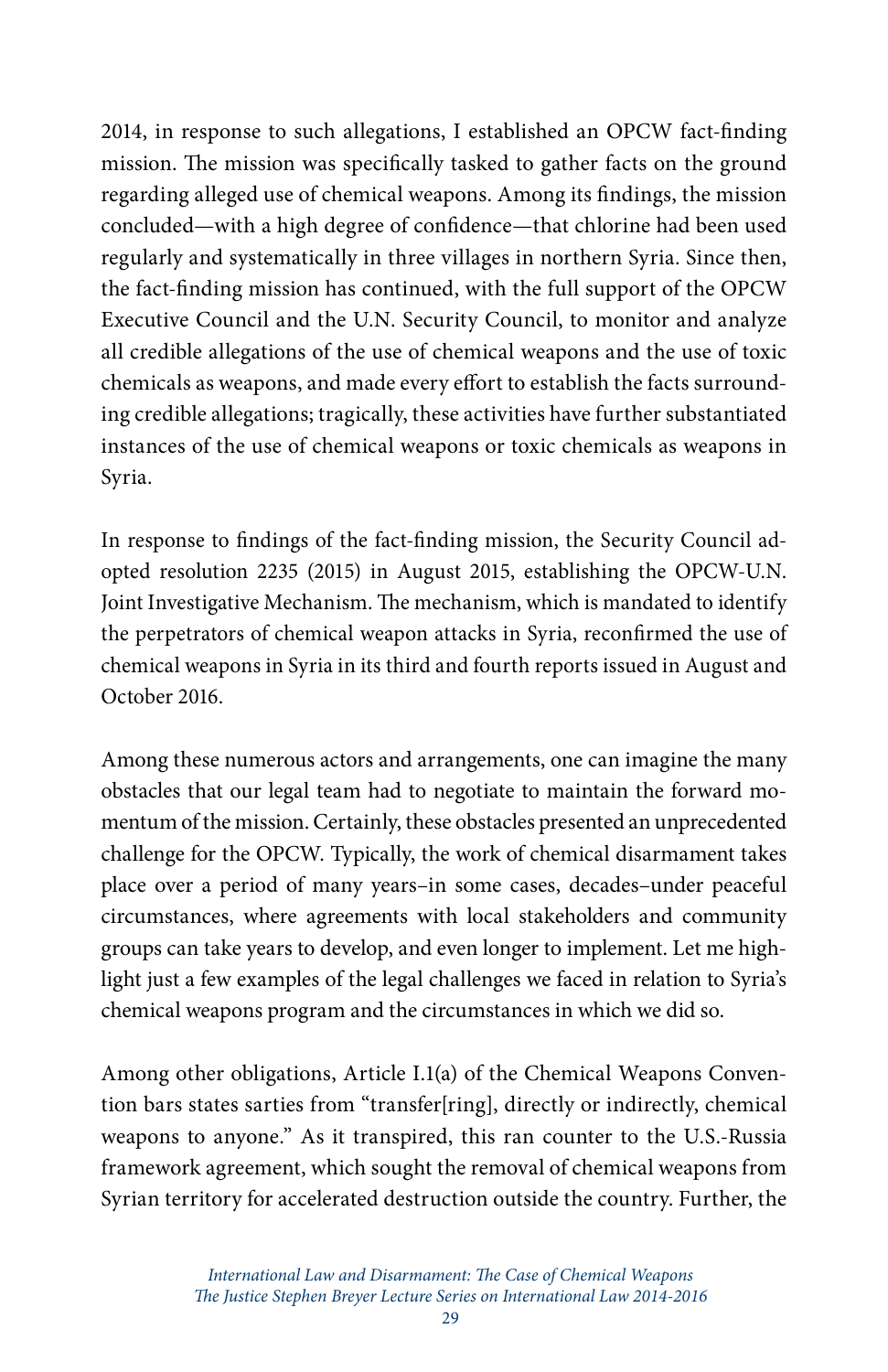OPCW's activities in disarmament hinge not on the actual destruction of chemical weapons, but rather, on the verification that these activities have been implemented by the possessor state.<sup>50</sup> But in the case of Syria, given that the possessor state was not assigned the role of destroying its chemical weapons stockpile, the OPCW and its member states needed to find novel solutions. To this end, U.N. Security Council resolution 2118 endorsed OPCW member states' agreement to allow destruction to occur outside Syria, which was in itself a good example of their willingness to stretch the letter of the law of the Chemical Weapons Convention to better capture its spirit. In short, no one was willing to allow the opportunity of ridding the world of a major chemical arsenal to slip by over too narrow or rigid an interpretation of the Convention.

Many of the legal challenges we faced arose precisely because of the need to find inventive solutions for destruction, including at sea and at commercial facilities. This required addressing relevant international and domestic legal requirements—and the interplay between them—across many different jurisdictions, involving both the private and public sectors. Some of the safety, security, and liability issues associated with the packaging, transportation, storage, destruction, and disposal of chemical weapons in these circumstances entailed an approach that was anything but business as usual.

The fact-finding mission affords an especially interesting case, since provision for such a mechanism was not foreseen by the Chemical Weapons Convention. The legal basis for the fact-finding mission is to be found in the general authority, given to me as Director-General, to ensure the OPCW upholds, at all times, the object and purpose of the convention. This authority was reinforced, in this instance, by the relevant decisions of the OPCW Executive Council and UNSCR U.N. Security Council resolutions 2118 and 2209, as well as endorsement of the fact-finding mission by the Executive Council and its acceptance by Syria, as the state party concerned, through a bilateral exchange of letters.

<sup>50</sup> Article I.2 reads, "Each State party undertakes to destroy all chemical weapons it owns or possesses […]"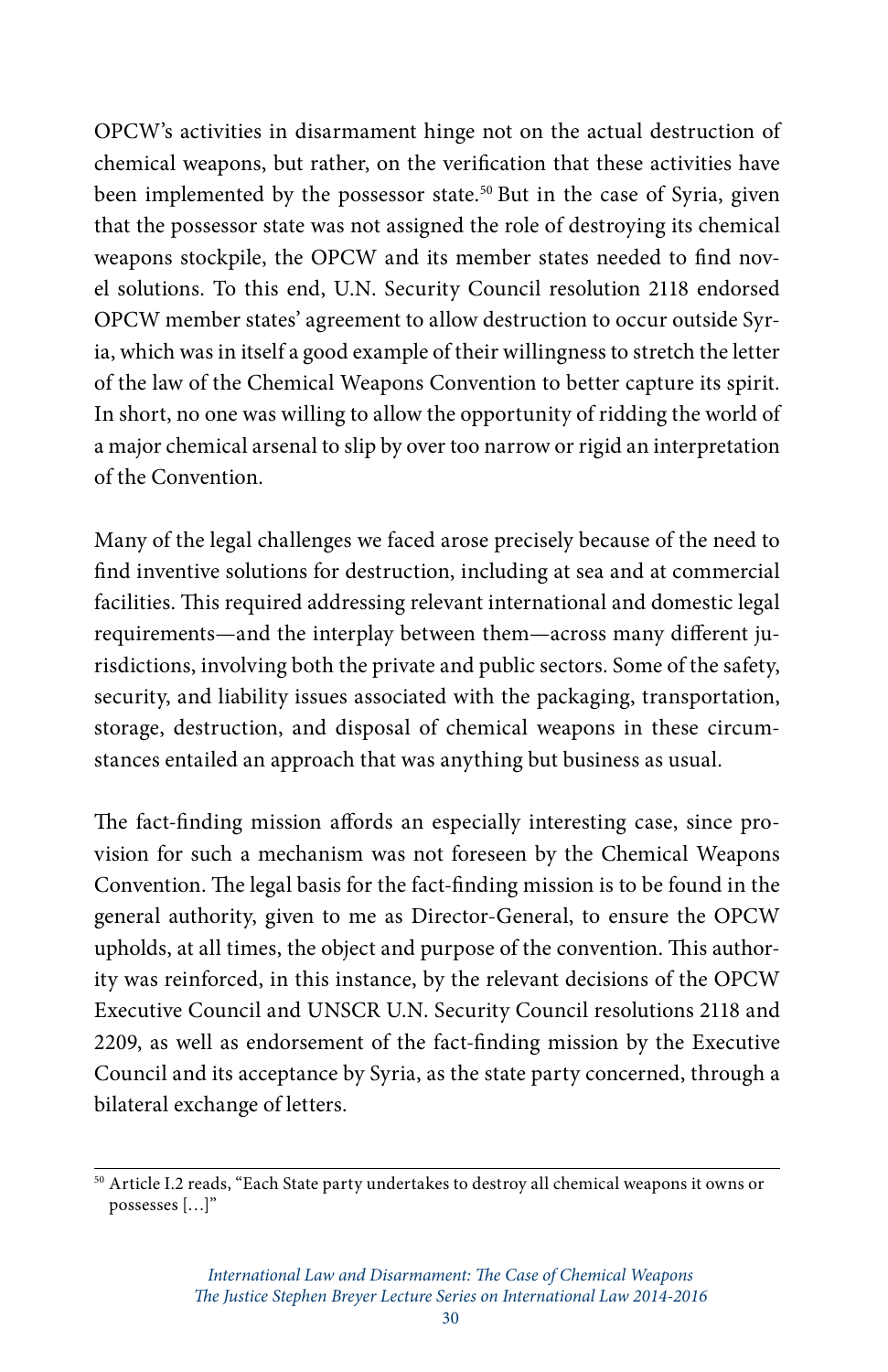#### Chemical disarmament and the terrorist threat

I have often described the Chemical Weapons Convention as the most effective treaty in the history of multilateral disarmament–with good reason. Holding all of its member states to the same commitments, and backed by a strong network of support and mutual assistance, the Convention stands– more than two decades since it was negotiated–as the only legally binding instrument to comprehensively ban an entire class of weapons of mass destruction under international verification.

Among our 190 member states, eight have declared possession of chemical weapons. Three of them have completely destroyed their stockpiles, namely, India, Albania, and a state party that prefers not to be identified. Iraq has finalized a destruction program for remnants of chemical weapons, and Libya has eliminated its chemical weapons, with only a modest amount of indirect precursor chemicals left to be destroyed. In a remarkably short period of time, 98 percent of Syria's chemical weapons have been destroyed. Countries with the lion's share of the world's chemical weapons stockpile–Russia and the United States–have committed to ensuring complete destruction of their stocks by December 2020 and September 2023, respectively. All told, the OPCW has verified the destruction of 87 percent of the world's declared chemical weapons to date. Within the next eight years, we anticipate that all member states' declared chemical weapons stocks will be destroyed.

While six countries remain outside the Chemical Weapons Convention, Myanmar has now ratified the treaty and will soon join as our 191st member state. We anticipate that Angola and South Sudan will follow suit, and we continue to engage Egypt and Israel in the wake of Syria's chemical demilitarization. Given that the convention is an accepted international legal norm, there can be no justification for these countries remaining outside the convention; simply put, chemical weapons are not a strategic option for any country. North Korea remains a particular concern in this regard, given suspicions that it possesses a large stockpile and production capability, as well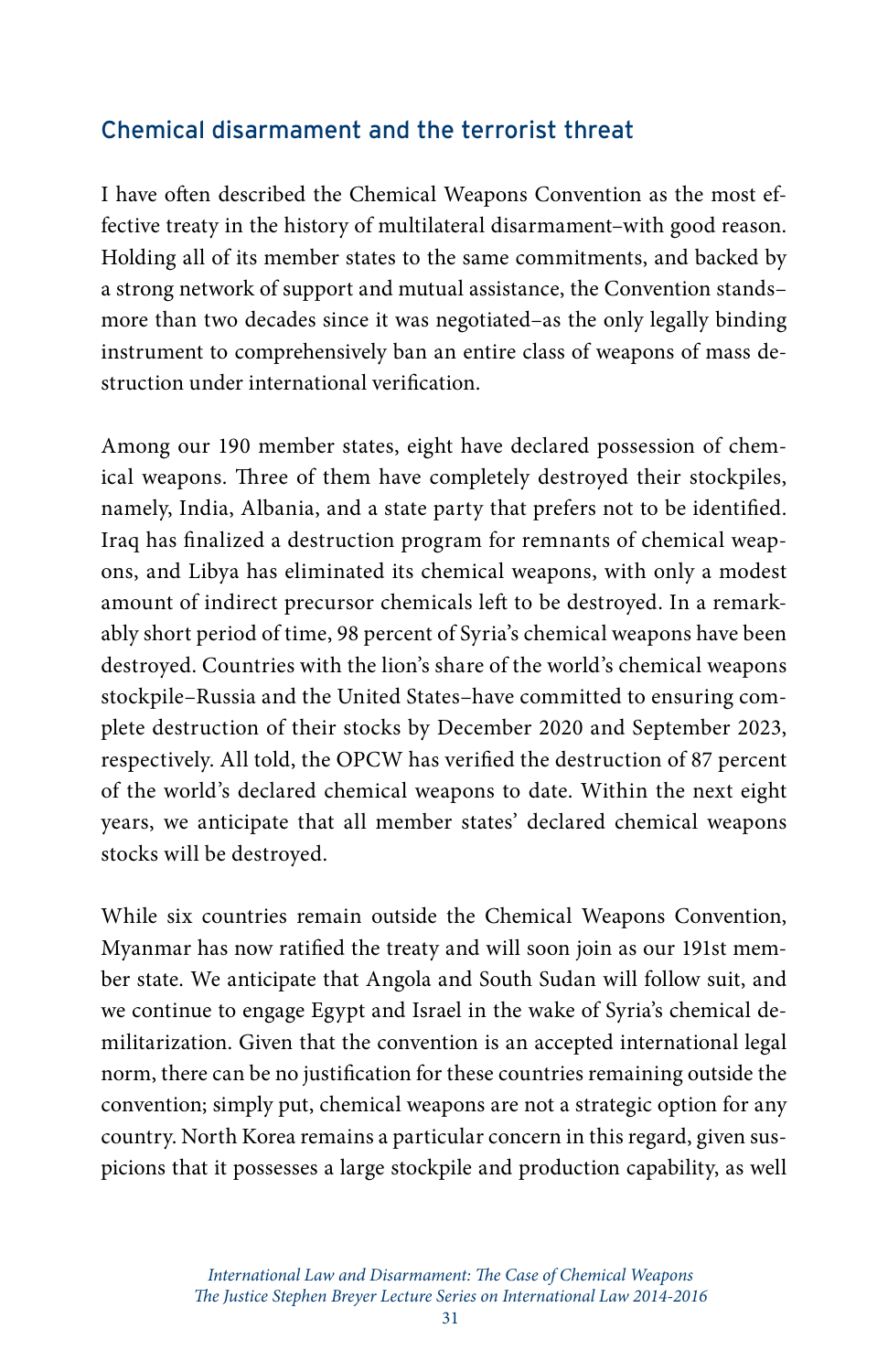as its lack of engagement with the OPCW regarding the issue of chemical weapons.<sup>51</sup>

Despite our many accomplishments in global chemical disarmament, I must strike a note of caution. Today, terrorism poses one of the most clear and present threats to a chemically secure future. We are all well attuned to the stated intentions of non-state actors to acquire, and to use, weapons of mass destruction. With the likelihood of chemical weapons use by states increasingly remote, we must not drop our guard in relation to terrorist groups. In March 2016, the government of Iraq shared information with the OPCW Technical Secretariat regarding alleged chemical weapons attacks at three locations in Iraq. The Secretariat deployed a technical assistance visit team to assist Iraqi authorities in the conduct of their investigations. The reports resulting from these investigations confirmed the use of chemical weapons by non-state actors. The OPCW is carefully monitoring allegations of the use of chemical weapons, or toxic chemicals as a weapon, by nonstate actors and remains ready to look into any credible information in such cases.

Worth noting is that the threat of chemical weapons use is not confined to a handful of countries in one particular region. Twenty years ago, the Aum Shinrikyo doomsday cult launched two attacks using sarin and hydrogen cyanide in Matsumoto and in the Tokyo subway. These attacks claimed the lives of 20 people and injured thousands. Had the dispersal of these deadly chemical agents been engineered differently, the results could have been far more catastrophic, potentially killing thousands. These attacks were not

<sup>51</sup> Joseph Bermudez, Jr., "North Korea's Chemical Warfare Capabilities," *38 North*, October 10, 2013,<http://38north.org/2013/10/jbermudez101013/>; "North Korea," The Nuclear Threat Initiative,<http://www.nti.org/learn/countries/north-korea/>; "Chemical Weapons Program," Federation of American Scientists, fas.org/nuke/guide/dprk/cw (last updated November 28, 1998); International Crisis Group, "North Korea's Chemical and Biological Weapons Programs (Asia Report N°16718)," (Brussels: International Crisis Group, 2009); United States Department of Defense, "Military and Security Developments Involving the Democratic People's Republic of Korea 2012," (Arlington, VA: United States Department of Defense, 2012), [http://www.defense.gov/Portals/1/Documents/pubs/Report\\_to\\_Congress\\_](http://www.defense.gov/Portals/1/Documents/pubs/Report_to_Congress_on_Military_and_Security_Developments_Involving_the_DPRK.pdf) [on\\_Military\\_and\\_Security\\_Developments\\_Involving\\_the\\_DPRK.pdf;](http://www.defense.gov/Portals/1/Documents/pubs/Report_to_Congress_on_Military_and_Security_Developments_Involving_the_DPRK.pdf) Neil Gibson and Emily Chorley (Eds.), *Jane's Nuclear, Biological and Chemical Defence 2011-2012*, (London: Jane's Information Group, 2011).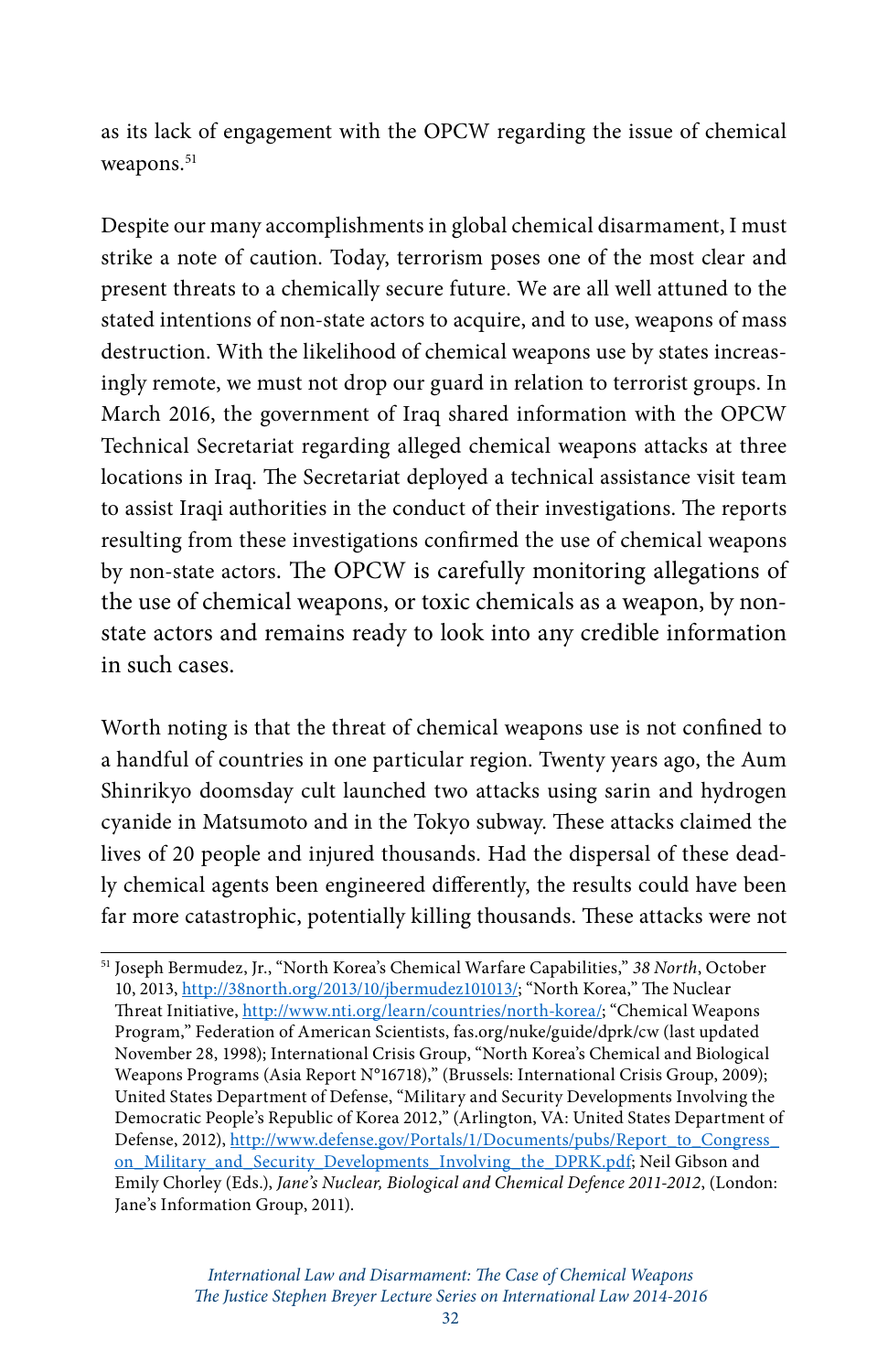launched by a state at war, nor did they occur in an active conflict zone. They were brought about by a group motivated to maliciously develop and use chemicals to bring about death and provoke terror.

Given terrorists' propensity to exploit vulnerabilities in the global security system, the threat of chemical weapons should be a concern for all states. How we deal with these threats represents our next great challenge, well within our mandate to "exclude completely the possibility of the use of chemical weapons"<sup>52</sup>-by anyone in any circumstances. To effectively prevent the re-emergence of chemical weapons, we must push beyond current global non-proliferation norms and seek more effective solutions. In the first instance, this means working with our member states to ensure the convention's prohibitions are fully reflected in their domestic laws and that they have the means to enforce them. This means:

- Strengthening the capacity of national jurisdictions that may be too weak to detect and prosecute criminal chemical activity;
- Supporting enactment of legislation to monitor the toxic chemical industry and trade; and
- Strengthening collaboration with relevant international frameworks and organizations to build global capacity to prevent chemical terrorism.

These are not impossible tasks, but they will require collective action and constant vigilance to bring about meaningful contributions to global chemical security.

To better facilitate work in this area, the OPCW hosts regular, focused discussion in its Open-Ended Working Group on Terrorism. We seek to build response and protection capacity in our member states through a broad range of training and assistance activities, in close collaboration with inter-

<sup>52</sup> The preamble to the Chemical Weapons Convention declares that the states parties to the convention are "Determined for the sake of all mankind, to exclude completely the possibility of the use of chemical weapons, through the implementation of the provisions of this Convention […]".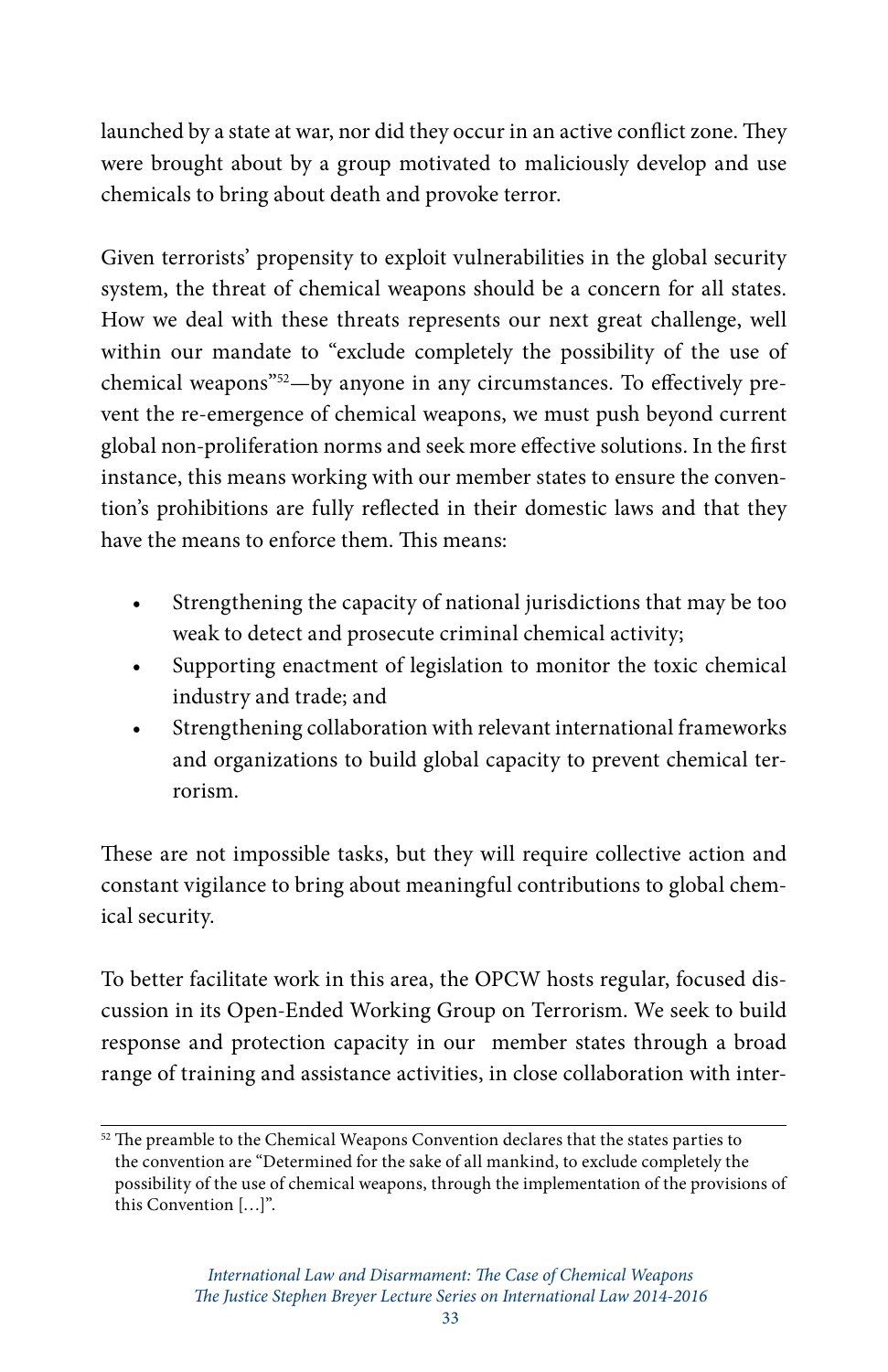national and regional organizations such as the African Union, while also enhancing inter-agency coordination through forums such as the United Nations Counter-Terrorism Implementation Task Force comprising 38 entities and Interpol.<sup>53</sup>

## Conclusion: Lessons learned from Syria

Given the ongoing search for international consensus in settling the Syrian conflict and the new and emerging challenges for preventing the future development and use of chemical weapons, it is vital that we draw lessons from the experience of Syria's chemical demilitarization. Let me conclude by singling out three such lessons.

1*) Move quickly on the windows of opportunity*. In terms of any work towards peace and stability, we must capitalize quickly on any, and every, opening that presents itself. Windows of opportunity on complex and contentious arms control actions do not stay open for very long. The politics of security and national interest evolve rapidly, governments change, and conditions on the ground are in constant flux, nowhere more so than in conflict situations.

Without a doubt, the opportunity to remove and destroy Syria's chemical weapons required swift, decisive action. Any delay in that process, or any wavering by any of the principal actors involved, may have undermined that mission's success–and possibly heralded its failure. Within the OPCW, we have factored this experience into our contingency planning–both to ensure we can respond quickly to similar opportunities in the future, and to draw on this experience as a template for how we would conduct any future removal and destruction missions.

<sup>53</sup> A full list of these entities can be accessed on the website of the United Nations Counter-Terrorism Implementation Task Force at [https://www.un.org/counterterrorism/ctitf/en/](https://www.un.org/counterterrorism/ctitf/en/ctitf-office) [ctitf-office](https://www.un.org/counterterrorism/ctitf/en/ctitf-office).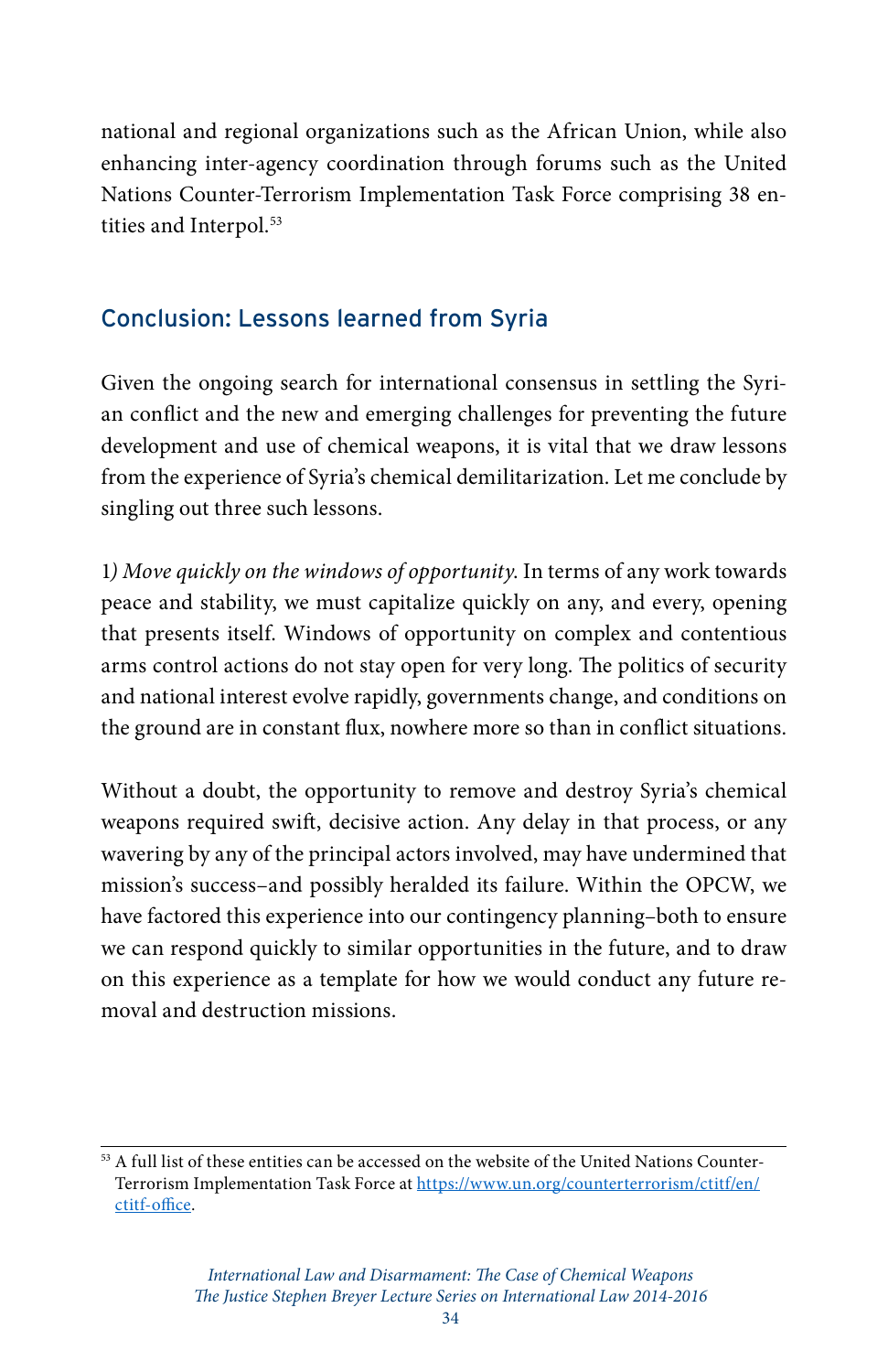*2) Strengthen international rules of the road*. A second lesson gleaned from the Syria experience speaks to the inviolability of international law and multilateral approaches to disarmament. Without the Chemical Weapons Convention and the implementation muscle provided by the OPCW, there would have been no rules of the road—and no vehicle to arrive at the destruction of Syria's chemical weapons. We need to keep these rules before us and ensure they can be adapted to different circumstances to obtain the best possible results. This must include making our disarmament gains permanent by denying anyone recourse to chemical weapons, irrespective of whether they try to do so in the name of a state or non-state entity. Though we are trending positively towards complete destruction of chemical arms, the threat posed by terrorists will continue to challenge us in this respect.

*3) Build on success.* This brings me to my third and final point, perhaps best expressed by German pacifist Ludwig Quidde, who won the Nobel Peace Prize in 1927. True to the award criteria set by Alfred Nobel, Quidde wrote, "Every success in limiting armaments is a sign that the will to achieve mutual understanding exists, and every such success thus supports the fight for international law and order."54

The success of the action to eliminate Syria's chemical weapons program drew on international consensus against these barbarous weapons. It also provided a diplomatic rallying point that has been sadly lacking in efforts to resolve the Syrian crisis. While that rallying point has not, in the end, expanded further, it has nonetheless provided a model and point of departure for new efforts. In particular, it has shown what can be achieved when political will rallies behind a well-established international legal norm. Even if we judge the Syria mission only by the criteria of disarmament history, it must be counted as a remarkable achievement. This achievement is not yet at an end point, but it has already played an important role in activating and consolidating the practical legal force of the Chemical Weapons Convention and set a high benchmark for future disarmament efforts.

<sup>54</sup> Ludwig Quidde, "Essay based on Nobel Lecture of December 12, 1927," (Stockholm: Nobel Foundation, 1927), [http://www.nobelprize.org/nobel\\_prizes/peace/laureates/1927/quidde](http://www.nobelprize.org/nobel_prizes/peace/laureates/1927/quidde-lecture.html)[lecture.html](http://www.nobelprize.org/nobel_prizes/peace/laureates/1927/quidde-lecture.html).